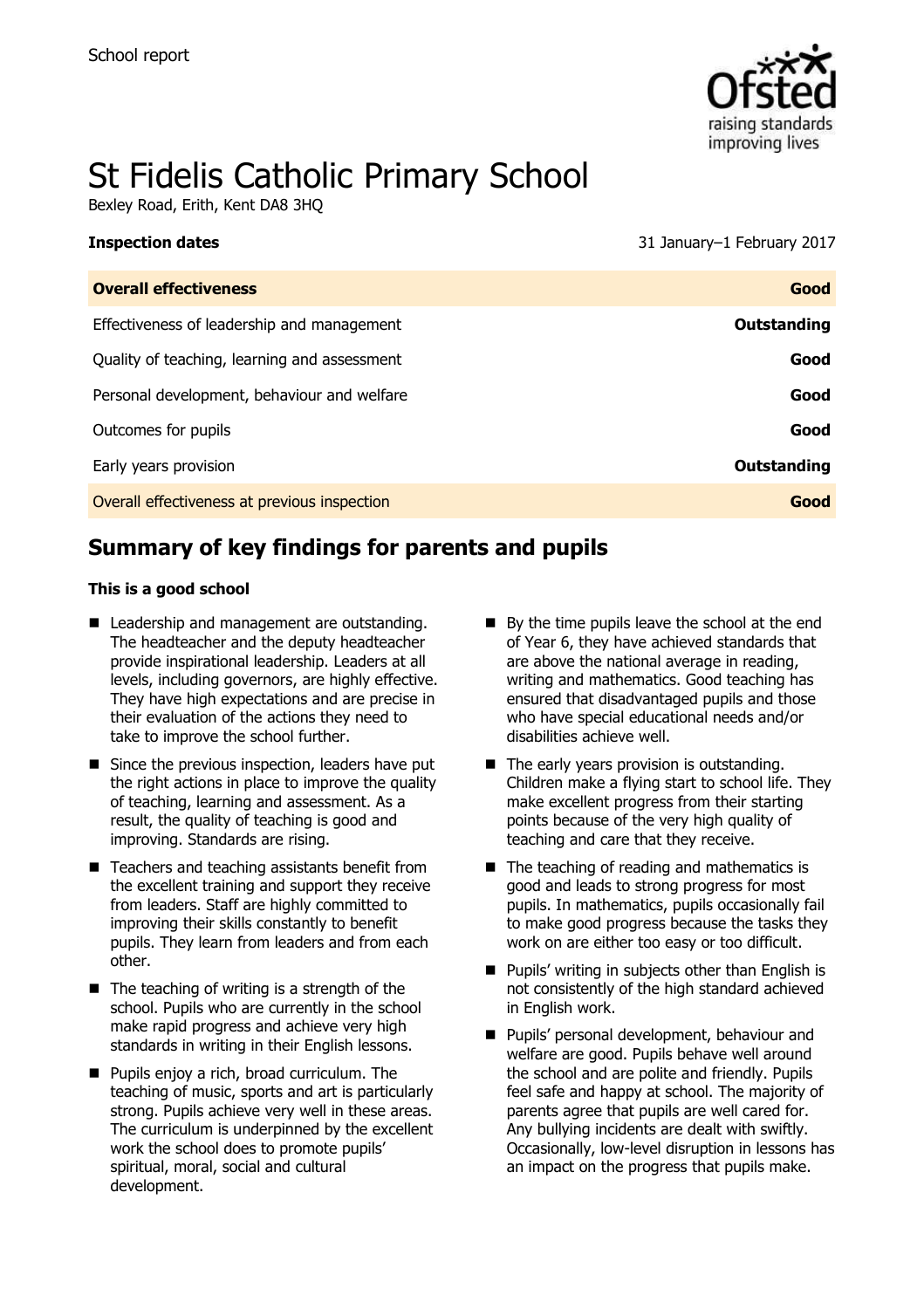

# **Full report**

### **What does the school need to do to improve further?**

- **IMPROVE teaching, learning and assessment by ensuring that:** 
	- the tasks set for pupils and the tasks that are selected by pupils in mathematics are at the right level of challenge to help them to make rapid progress
	- the standard of writing achieved in English work is reflected in other subjects across the curriculum
	- incidents of low-level disruption in lessons are reduced.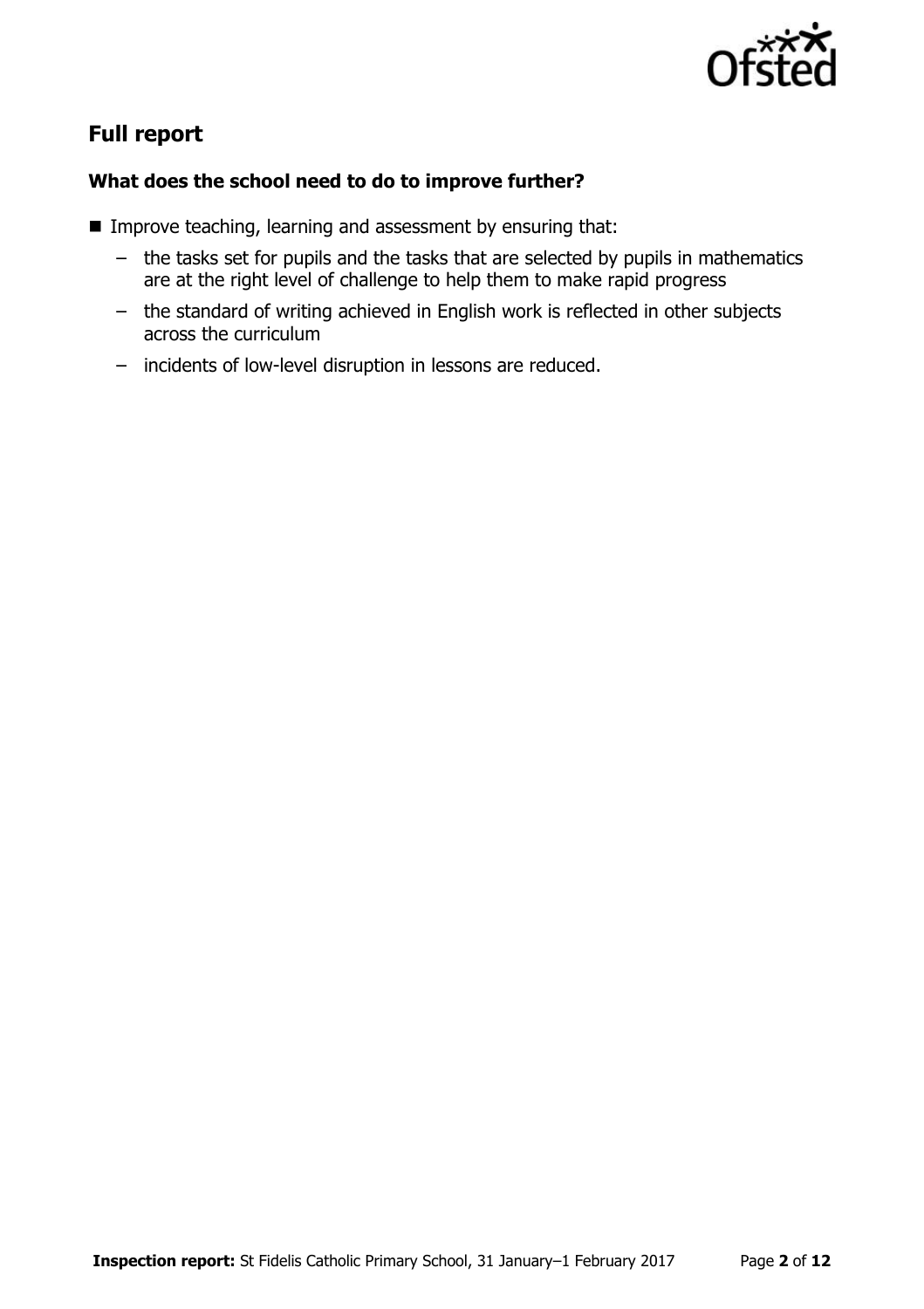

## **Inspection judgements**

#### **Effectiveness of leadership and management COULDER COULDER OUTSTANDING**

- Leadership and management are outstanding. The headteacher, the deputy headteacher and the governors have secured highly effective leadership at all levels since the previous inspection. The headteacher has a strong presence around the school. He ensures that staff and pupils feel valued and safe. Leaders at all levels share an incisive knowledge of the school's strengths and are very clear about what they need to do to improve the school further.
- Leaders, collectively, have high expectations and have created a culture of 'can do' across the school. Pupils are proud of the school and of their achievements. The 'Rights Respecting' ethos underpins the work of the school, as does the school's work to promote pupils' spiritual, moral, social and cultural development. British values are promoted well. Pupils talk with enthusiasm about their celebration of the Queen's birthday. They show tolerance, respect and empathy when they consider the plight of homeless people. Year 6 pupils skilfully captured these emotions in writing entitled, 'In their shoes'.
- **Pupils benefit from a rich, diverse curriculum both during and beyond the school day.** There is a sharp emphasis on the development of reading, writing and mathematical skills and knowledge, but pupils also enjoy and achieve well in a wide range of other subjects. The sports curriculum is a particular strength. Teachers work with the highly skilled specialist sports teacher who is employed by the school. As a result, pupils take part in a range of sports in and beyond school. A unique feature of the sports curriculum is the partnership working between teachers. Class teachers observe their pupils taking part in sports lessons. They observe and assess their pupils' skills while developing their own teaching skills at the same time. Music and art are also very strong aspects of the curriculum and pupils achieve very well indeed in these subjects.
- Leaders and governors target the additional funding for disadvantaged pupils carefully and effectively. For example, reading interventions and mathematics catch-up sessions clearly are having a good impact on the progress that disadvantaged pupils make. Leaders evaluate the impact of the funding thoroughly. As a result, any remaining differences in the progress that disadvantaged pupils make in relation to other pupils nationally are diminishing.
- Funding for pupils who have special educational needs and/or disabilities is managed well. Leaders have sought external advice to help them strengthen further the good support they offer to pupils. As a result, these pupils make similar good progress to their classmates and to all pupils nationally.
- Leaders ensure that they manage the performance of teachers rigorously. Teachers, including those who are new to the profession, feel well supported by leaders to meet the targets that they are set. The innovative approach to professional development introduced by leaders, which consists of teachers and teaching assistants working in 'trios' to improve their practice, is having a strong impact on improving the quality of teaching further.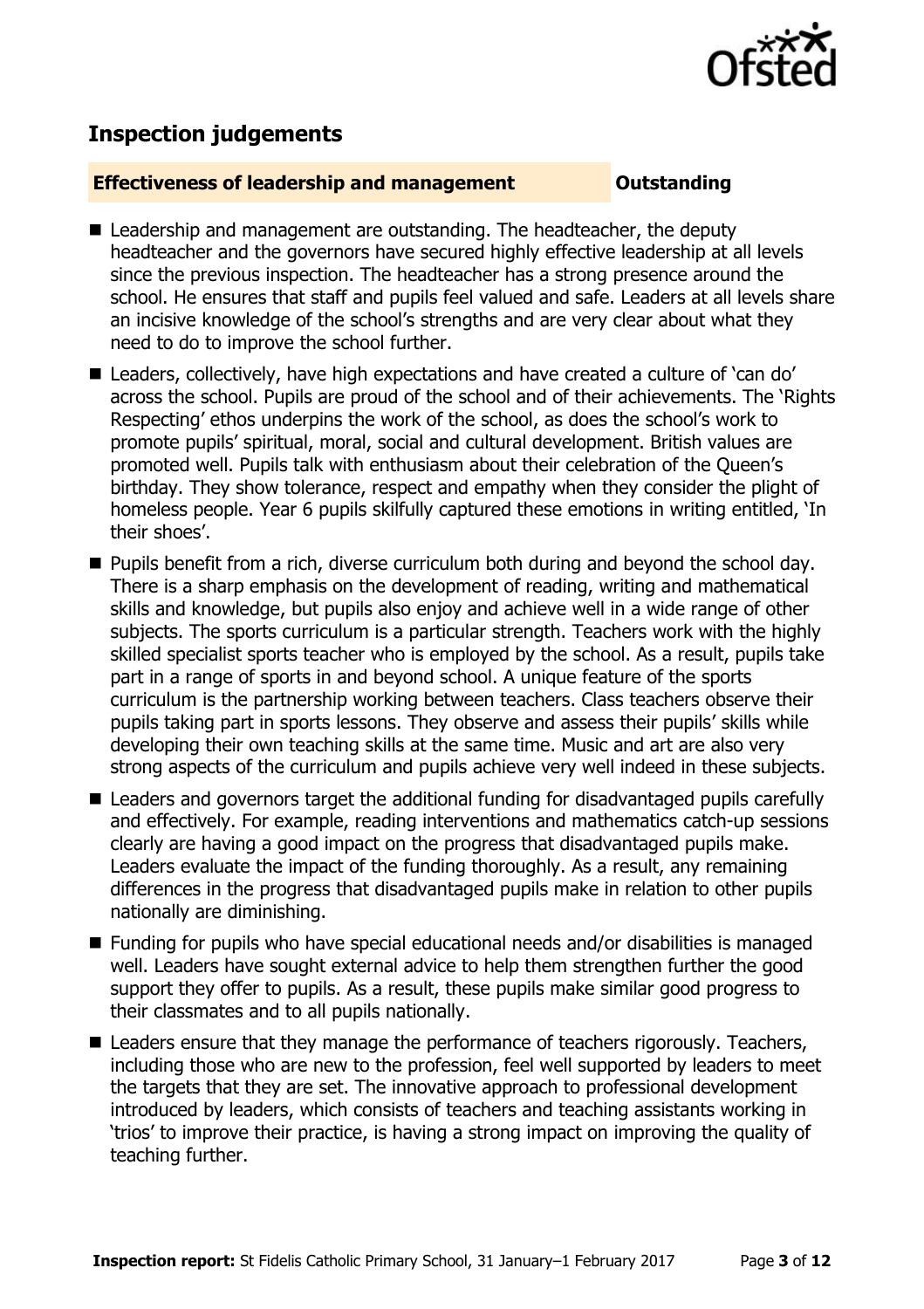

- Leaders responsible for developing reading, writing and mathematics across the school are highly skilled specialists in their areas of responsibility. They are incisive and accurate in their judgements about the quality of teaching. They are supporting staff to improve their skills constantly and consistently to benefit pupils. They provide excellent training and support to teachers and teaching assistants. The impact of their work is clear; the quality of teaching is improving.
- Leaders and governors have invested in the outstanding forest school provision in the grounds of the local church. Pupils benefit greatly from exploring the woodland habitat and environment. Leaders responsible for developing this aspect of the school's work have created a unique learning experience for their pupils.
- The majority of parents who completed the online questionnaire were happy with the school and would recommend it to other families.

#### **Governance of the school**

- Governance is a great strength of the school. Highly skilled governors hold leaders to account rigorously in all aspects of school improvement. Since the previous inspection, governors have committed a huge amount of time to improving their skills further. As a result they have secured the Governor Mark.
- Governors have an incisive knowledge of the school. They visit regularly and work extremely effectively with leaders to help steer the strategic direction of the school. Governors have a range of skills and expertise which they put to good use in their roles as governors.
- Governors monitor the spending of additional funding closely and ask challenging questions about its use and its impact on pupils' progress. They have detailed, accurate knowledge about the strengths of the school and they have an ambitious vision for its future. As well as providing appropriate challenge to leaders, they also provide constant support and care for all the staff and pupils in the school. They help to make the school a caring, happy community.
- Governors are well trained in all aspects of safeguarding and they make sure that they keep up to date with current guidance.

### **Safeguarding**

- The arrangements for safeguarding are effective. The headteacher and deputy headteacher work tirelessly and effectively to keep their pupils safe. They ensure that staff react promptly and rigorously to any concerns about the well-being of pupils. Staff know that 'everything else can wait' if there is a concern about a child.
- The headteacher and deputy headteacher have incisive knowledge of individual pupils who are vulnerable or in need. They make sure that they challenge external agencies to get the right sort of help and support for pupils. They keep meticulous records with regards to safeguarding children.
- Leaders make sure that all staff receive regular training in all aspects of safeguarding such as radicalisation and extremism. Crucially, they ensure that staff use the training well to inform their vigilance in keeping children safe.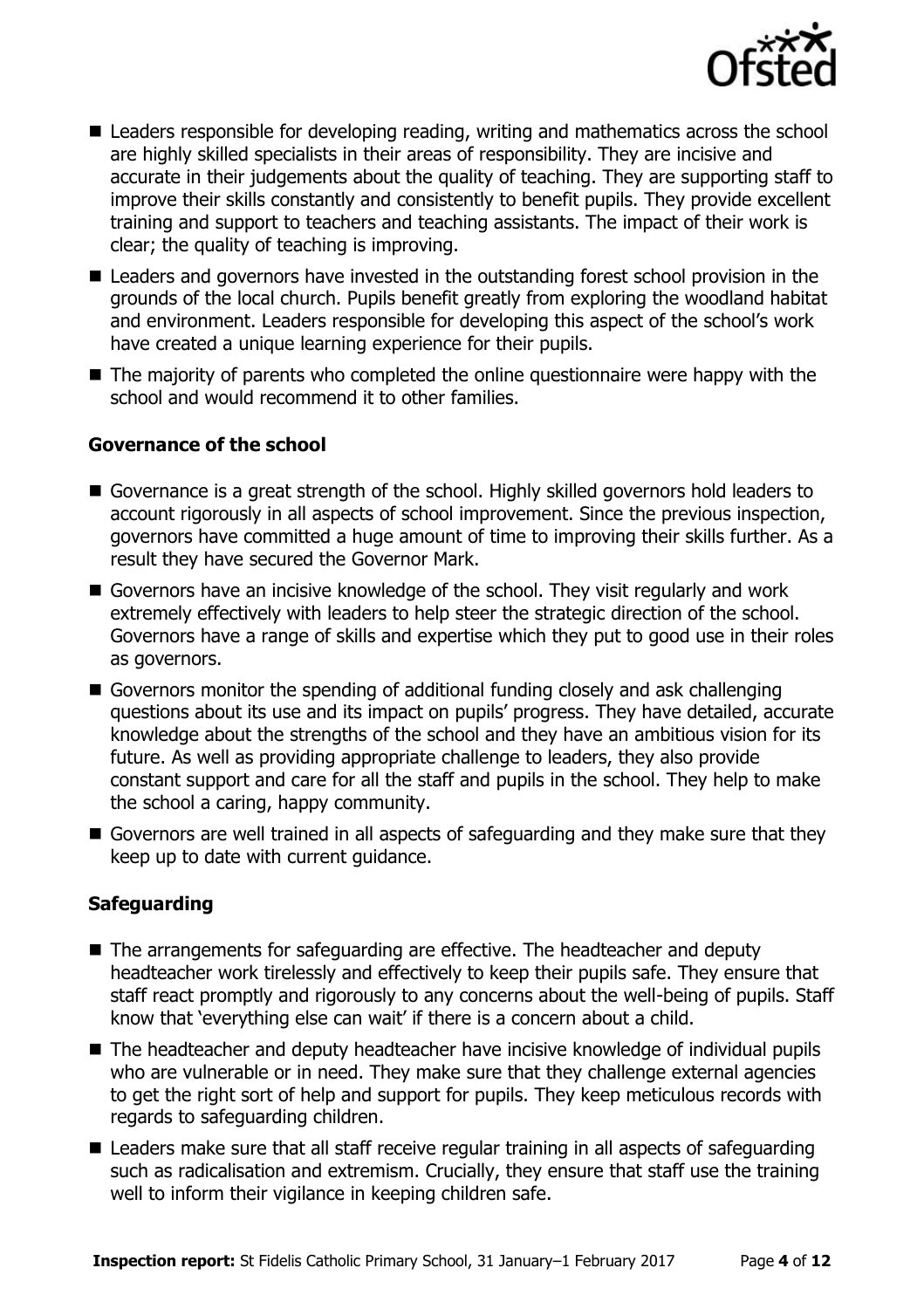

- Leaders and governors ensure that the checks made on the suitability of staff are effective and meet requirements.
- Leaders work well with the local authority and the school provides support to other local schools.

#### **Quality of teaching, learning and assessment Good**

- The quality of teaching, learning and assessment is good and leads to good outcomes for pupils. Teachers and teaching assistants work hard continually to improve their skills. They reflect on the high-quality training and support they receive and consequently improve their skills.
- As a result of the impact of the work of subject leaders, the teaching of writing in English lessons is a great strength across the school. Teachers typically use highquality literature to stimulate purposes and ideas for writing. For example, Year 6 pupils produced writing that was of a much higher standard than expected for their age, in response to reading 'War Horse'. In Year 1, pupils produced exceptionally good writing in response to the teacher's highly skilled explanation of the use of imperative verbs to write instructions.
- The teaching of reading is good and improving. The teaching of phonics is strong and leads to outcomes that are well above the national average in the phonics screening check at the end of Year 1. Pupils across the school benefit from a range of opportunities to develop their comprehension skills and to apply their phonic knowledge. The most able readers read with confidence and fluency. The least able readers are given appropriate resources and support to help them make good progress. Teachers are receiving support from leaders to make sure that they select texts which are pitched precisely at the right level to help pupils make even stronger progress.
- Strong teaching alongside well-targeted additional support has ensured that any differences between the progress that disadvantaged pupils make in comparison with all pupils nationally are diminishing in all subjects.
- Teachers and support staff are skilled in supporting pupils who have special educational needs and/or disabilities to make good progress.
- **Pupils benefit from excellent teaching in the forest school provision. They explore** nature and apply skills from a range of subjects during their weekly sessions at this exciting, innovative provision. The teacher responsible for leading this provision creates a stimulating, inspiring environment which enables pupils to develop a range of skills as well as developing their sense of community spirit.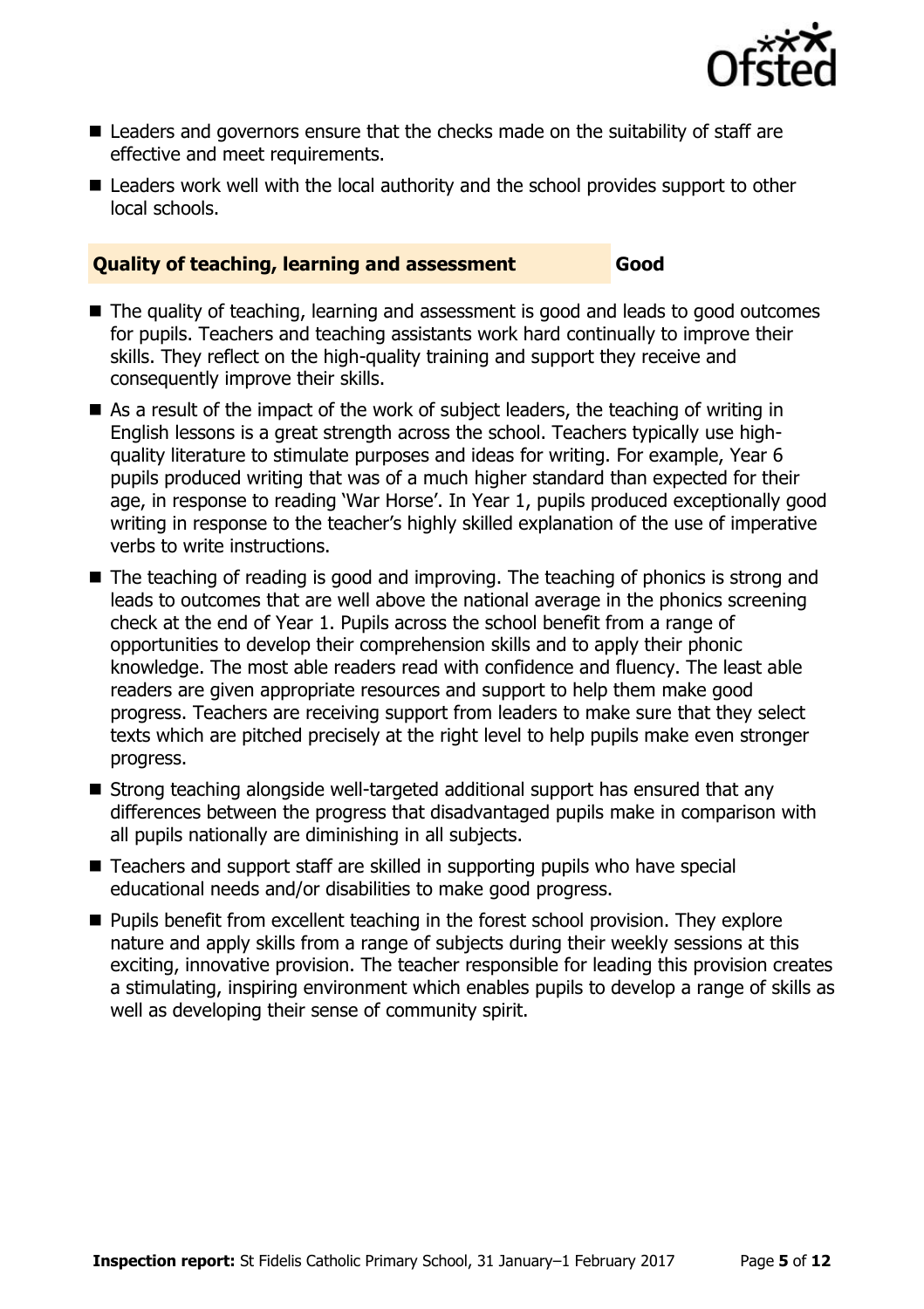

- The teaching of mathematics is good and improving as a result of good support and professional development from leaders. Teachers have implemented successfully the new mathematics curriculum to ensure that most pupils make good progress and some make rapid progress. Occasionally, when pupils are given the opportunity to select the task that they work on, they choose tasks which are either too difficult or too easy. Sometimes teachers fail to pick up on this quickly enough. When this happens, it means that the most able pupils do not make the progress of which they are capable and that the least able pupils who need help with learning do not receive it immediately. 'Turn around' sessions aim to help pupils fill any gaps in learning identified in books, but for some pupils this means that learning time in lessons is lost and they do not receive the support they need when learning is taking place.
- **Pupils benefit from being taught a wide range of subjects. The quality of the art work** across the school is excellent. Pupils make very strong progress in a range of sports and they perform to a high standard in music lessons. Leaders recognise that while writing in English books is of a very high standard, this is not reflected when pupils write in other subjects.
- Teachers plan lessons to interest and engage pupils. However, low-level disruption in lessons sometimes has a negative impact on the progress of pupils. Teachers are sometimes unaware that pupils have lost focus or are playing with equipment and not fully concentrating on their learning.

### **Personal development, behaviour and welfare Good**

### **Personal development and welfare**

- The school's work to promote pupils' personal development and welfare is good.
- **Pupils demonstrate a strong sense of pride in their school. Pupils enjoy taking on roles** and responsibilities such as that of 'school ambassador'. The school's commitment to being a Rights Respecting school is clear. Pupils respond well to the high expectations placed upon them. They show respect for themselves and for each other.
- **Pupils and parents appreciate that achievements are valued and celebrated by the** school. Leaders ensure that pupils from all backgrounds have equal opportunities to benefit from all the activities that the school has to offer, both within and beyond the school day.
- The recently introduced meditation time is valued by pupils who strongly believe it helps them with their learning.
- **Pupils feel safe at school and trust the adults who work with them. They know that** they can seek help if they need it. They appreciate that any bullying incidents are tackled swiftly and effectively by teachers.

### **Behaviour**

 $\blacksquare$  The behaviour of pupils is good.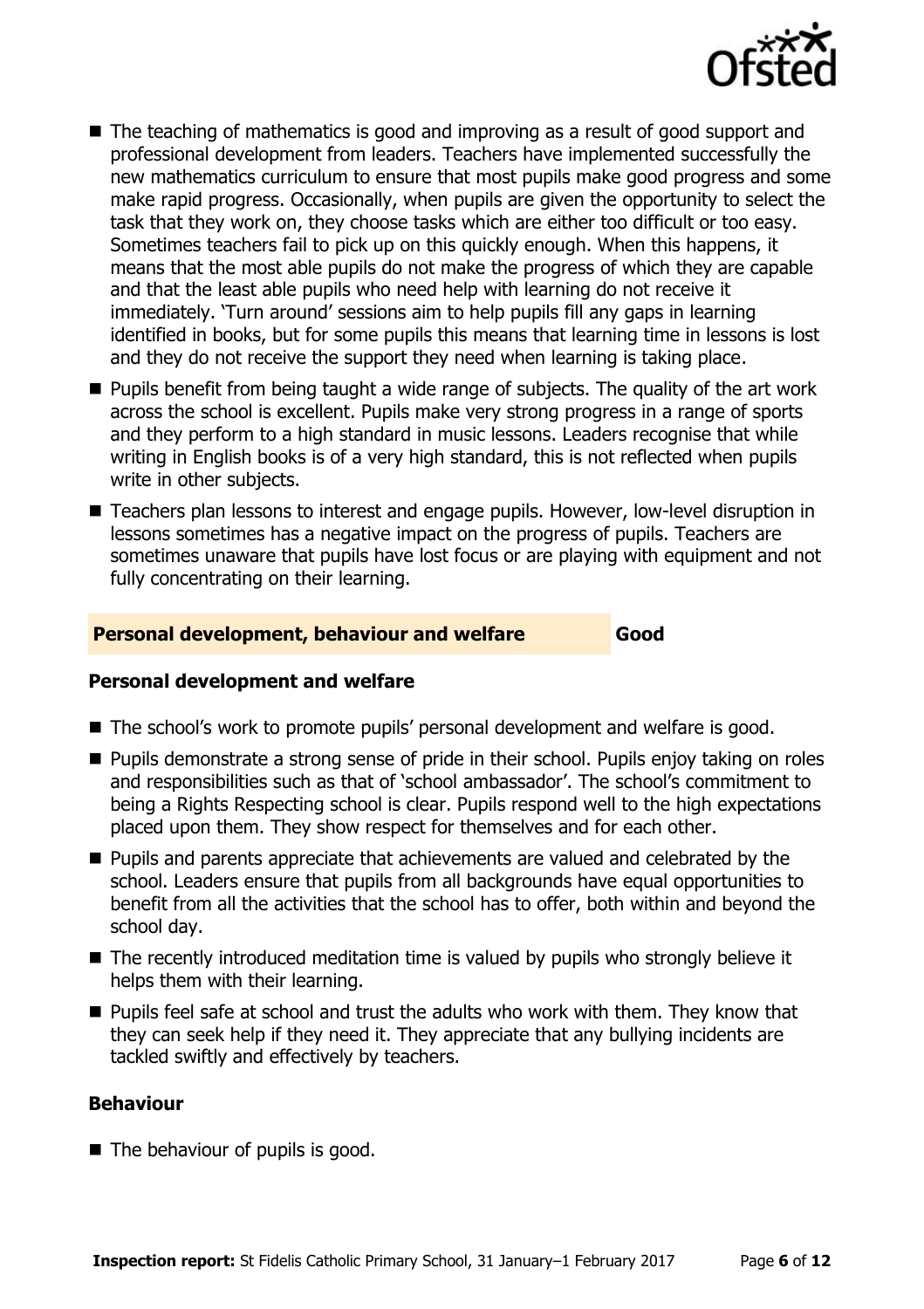

- **Pupils are polite and respectful. Their behaviour around the school building and in the** lunch hall is usually good. Sometimes, low-level disruption in lessons affects the progress that pupils make. Occasionally, pupils lose focus and do not concentrate on their learning.
- Behaviour in the playground during the inspection was good. Pupils say that there are sometimes incidents of bullying and detailed school records show that this is the case.
- Attendance is above the national average and this reflects the fact that pupils love to come to school each day.

#### **Outcomes for pupils Good Good**

- In 2016, pupils left Year 6 having achieved standards which were above the national average in reading, writing and mathematics. Overall progress was significantly above the national average in writing and in mathematics. Disadvantaged pupils achieved standards above the average for all pupils in reading and mathematics and were broadly in line with the national average in writing. They made average progress across key stage 2 in reading, writing and mathematics. Pupils leave St Fidelis well prepared for secondary school.
- $\blacksquare$  Most pupils who are currently in the school are making good progress in reading, writing and mathematics. In writing, pupils make very rapid progress indeed. There are pockets of weaker progress for some pupils in mathematics. The most able pupils, including those who are disadvantaged, are not challenged consistently to make the rapid progress of which they are capable. The least able sometimes persevere with tasks that are too difficult for them. This limits the progress that they make. There are still pockets of weaker progress for some disadvantaged pupils, but this is improving because of the incisive actions leaders and governors have taken as a result of the 2016 outcomes.
- Good teaching of phonics has ensured that the proportion of pupils achieving the expected standard in the Year 1 phonics check has been well above the national average for the last three years.
- **Pupils who have special educational needs and /or disabilities make progress which is** similar to that of pupils nationally and within the school in reading, writing and mathematics.
- The proportion of children who achieve a good level of development by the end of the Reception Year is well above the national average. Children make rapid progress from their various starting points. Many children come to the school with skills and knowledge which are at or above the expected level for the age range in literacy and mathematics. From their various starting points, outstanding teaching ensures that children make rapid, sustained progress in all areas of development and leave the early years extremely well placed to enjoy and benefit from the Year 1 curriculum.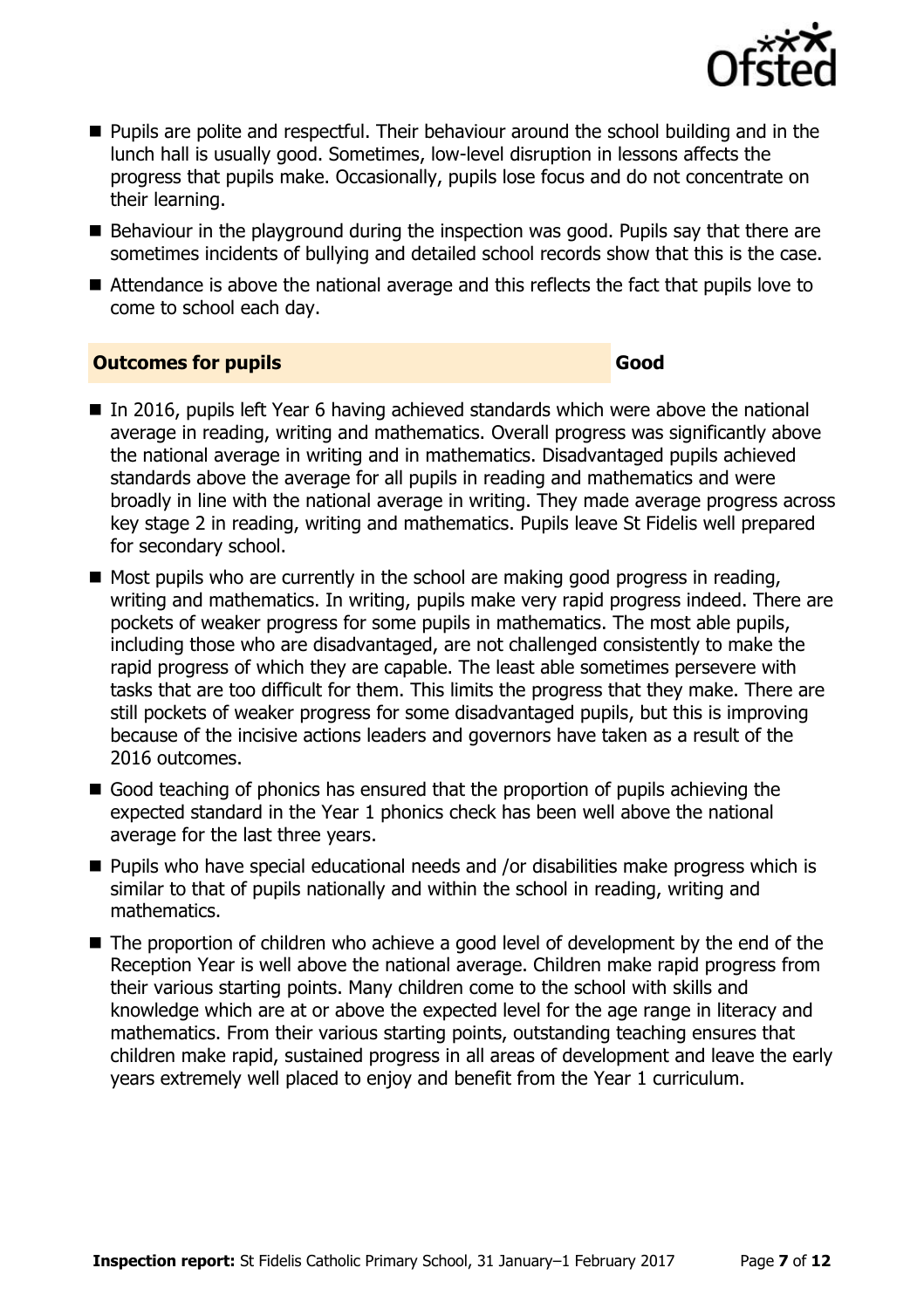

### **Early years provision CONSISTER SERVICES CONSISTENT CONSTANT CONSTANT CONSTANT CONSISTENT CONSTANT CONSTANT CONSTANT CONSTANT CONSTANT CONSTANT CONSTANT CONSTANT CONSTANT CONSTANT CONSTANT CONSTANT CONSTANT CONSTANT C**

- The early vears provision is outstanding. The early years leader provides outstanding leadership. She is an excellent teacher and is a role model for the staff whom she manages. Teachers, nursery nurses and teaching assistants ensure that children benefit from teaching which is never less than good. Much of it leads to rapid progress. Children are exceptionally well prepared for their transition to Year 1.
- The learning environment delights, excites and inspires children. Typical of the tasks provided for children was a mathematics activity involving squirting water at numbers to consolidate children's developing knowledge. Children enjoy their activities. Teachers make learning fun.
- Teachers rightly put great emphasis on developing early number, reading and writing skills. As a result of highly skilled teaching, children make rapid progress in these areas of learning. Teachers plan inspiring role-play areas such as 'the police station' or a Chinese restaurant for Chinese New Year. Children apply their developing skills to these interesting imaginary situations. In the nursery, a teacher sat 'ordering' her noodles from a very happy waitress who was taking the order down on her whiteboard. 'So noodles…nnnnnn noodles!' With absolute pride and delight, the child works out that 'noodles' begins with the letter 'n' and she busily starts to write the letter 'n' repeatedly on her board, before dashing off to serve her customer.
- Adults carefully track the progress children make in all areas of learning and capture it on their assessment system which they have on a tablet. Parents view the ongoing information gathered by the staff and add comments to it. They also upload pictures to share with the school. This represents excellent partnership working between staff and parents. Parents are highly positive about their children's time in the early years.
- Children who have special educational needs and/or disabilities and disadvantaged children make similar strong progress from their individual starting points as other children. Teachers know individual children very well. Any slow or weaker progress is identified and provision is adapted to make sure that children receive the support and guidance they need.
- Staff keep children safe and well cared for in the early years. Like the staff throughout the school, they are vigilant in safeguarding children and make swift referrals to the headteacher if they have any concerns.
- Children thrive in the early years as a result of the caring relationships they have with adults. A wonderful speech and language session with a teaching assistant captured this care and the absolute trust children have in the adults who work with them. The teaching assistant gently prompted the children to come and join her. A welcome song including all their names and greeting them warmly ensured that they were happy, comfortable and ready to learn.
- Children demonstrate great pride in their achievements in the early years and they constantly show a desire to learn which has been instilled in them by their teachers. During their time in the forest school, they work collaboratively to solve problems and discover nature. They develop vocabulary because of the good interactions they have with adults.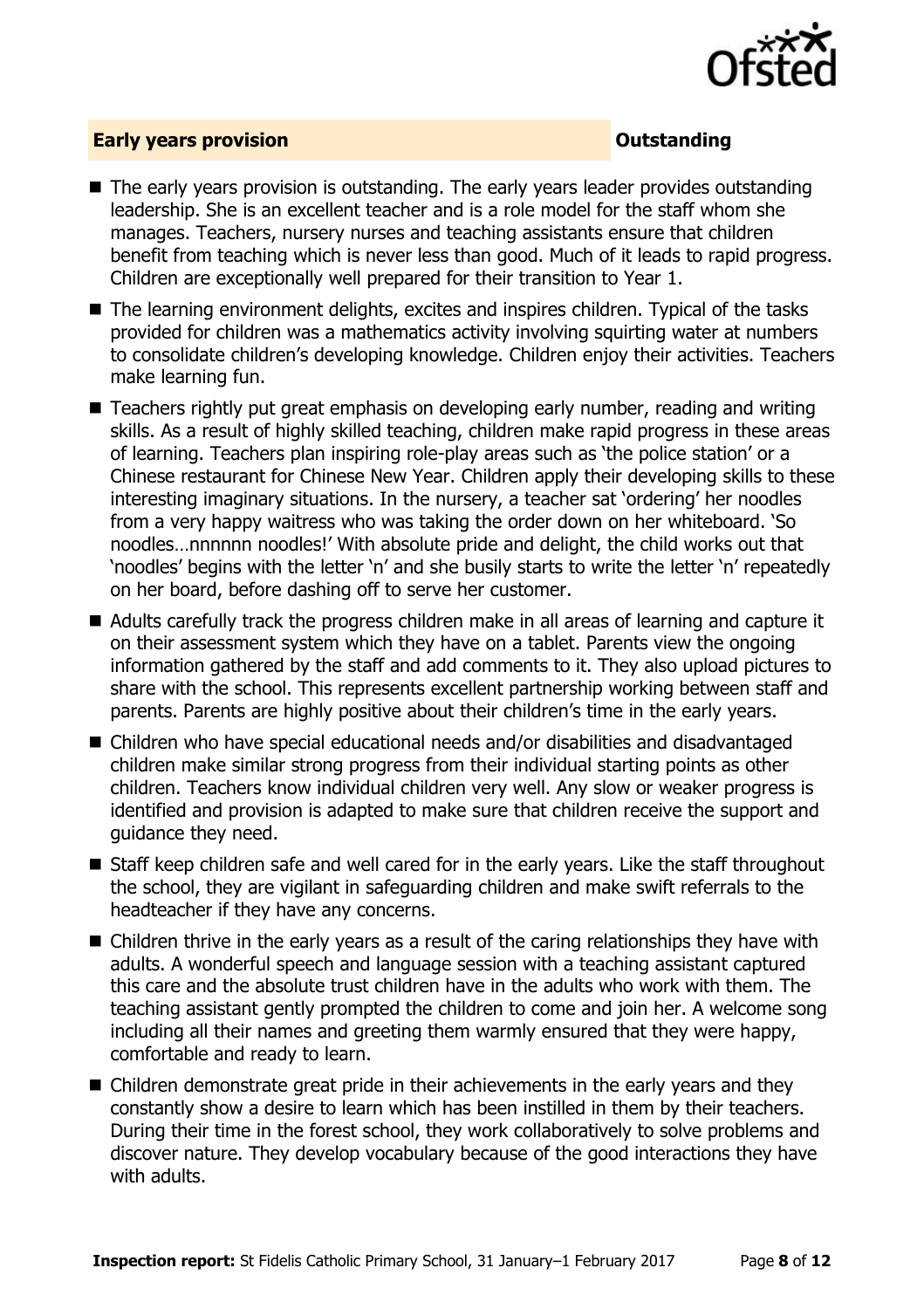

Staff in the early years have worked hard to develop their questioning skills to help deepen children's knowledge and understanding. Good questioning was a key feature of the excellent teaching seen during the inspection.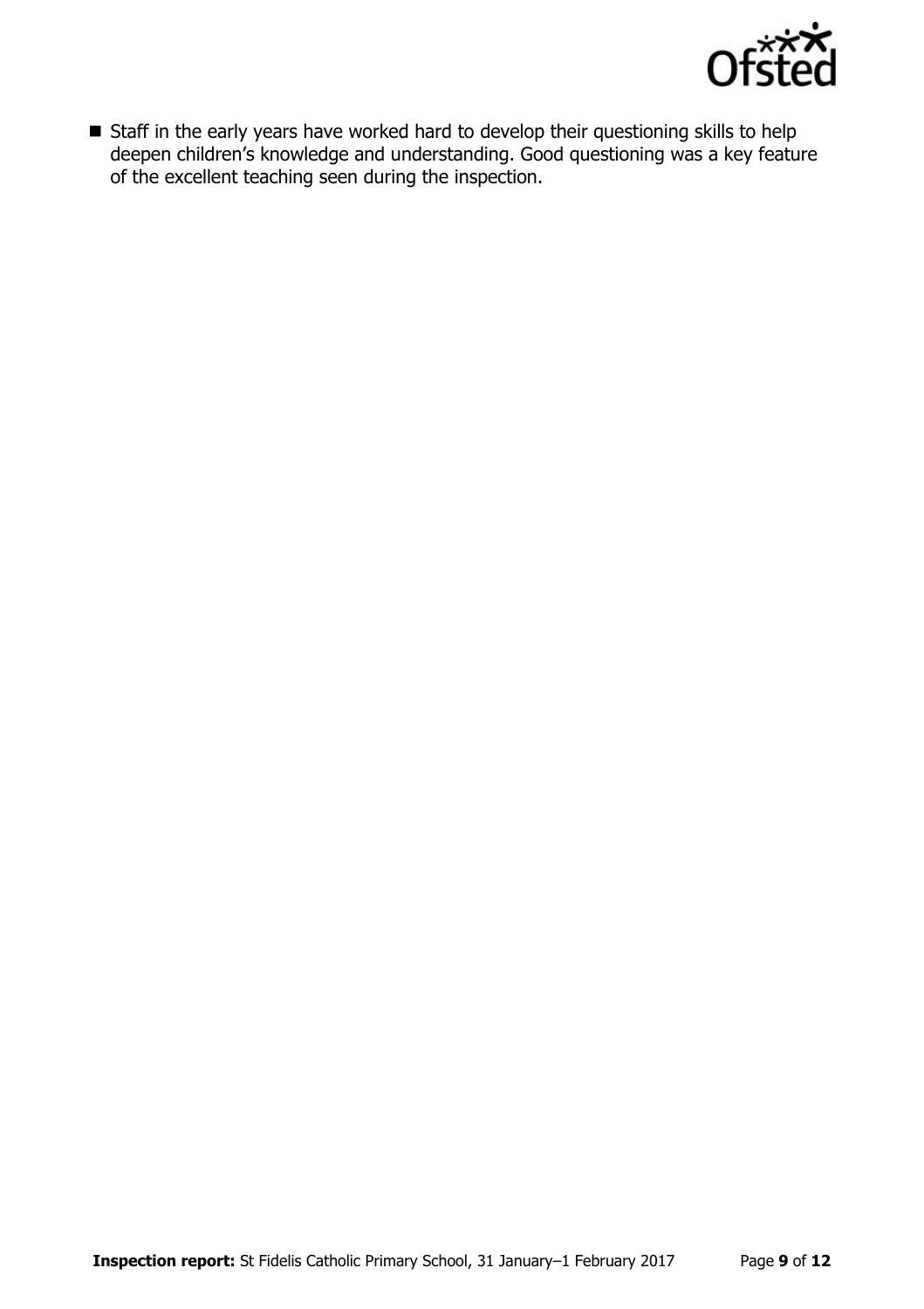

# **School details**

| Unique reference number | 101458        |
|-------------------------|---------------|
| Local authority         | <b>Bexley</b> |
| Inspection number       | 10008729      |

This inspection was carried out under section 8 of the Education Act 2005. The inspection was also deemed a section 5 inspection under the same Act.

| Type of school                      | Primary                        |
|-------------------------------------|--------------------------------|
| School category                     | Maintained                     |
| Age range of pupils                 | 3 to 11                        |
| <b>Gender of pupils</b>             | Mixed                          |
| Number of pupils on the school roll | 471                            |
| Appropriate authority               | The governing body             |
| Chair                               | Br James Boner                 |
| <b>Headteacher</b>                  | Mark Hannon                    |
| Telephone number                    | 01322 337752                   |
| Website                             | www.st-fidelis.bexley.sch.uk   |
| <b>Email address</b>                | admin@st-fidelis.bexley.sch.uk |
| Date of previous inspection         | 17-18 October 2011             |

### **Information about this school**

- St Fidelis is larger than the average-sized primary school.
- The proportion of disadvantaged pupils who are eligible for pupil premium funding is below average.
- The majority of pupils come from a White British or Black African background.
- The proportion of pupils who have special educational needs and/or disabilities is below average.
- Children in the early years are taught in two full-time Reception classes and two parttime Nursery classes.
- The school meets requirements on the publication of specified information on its website.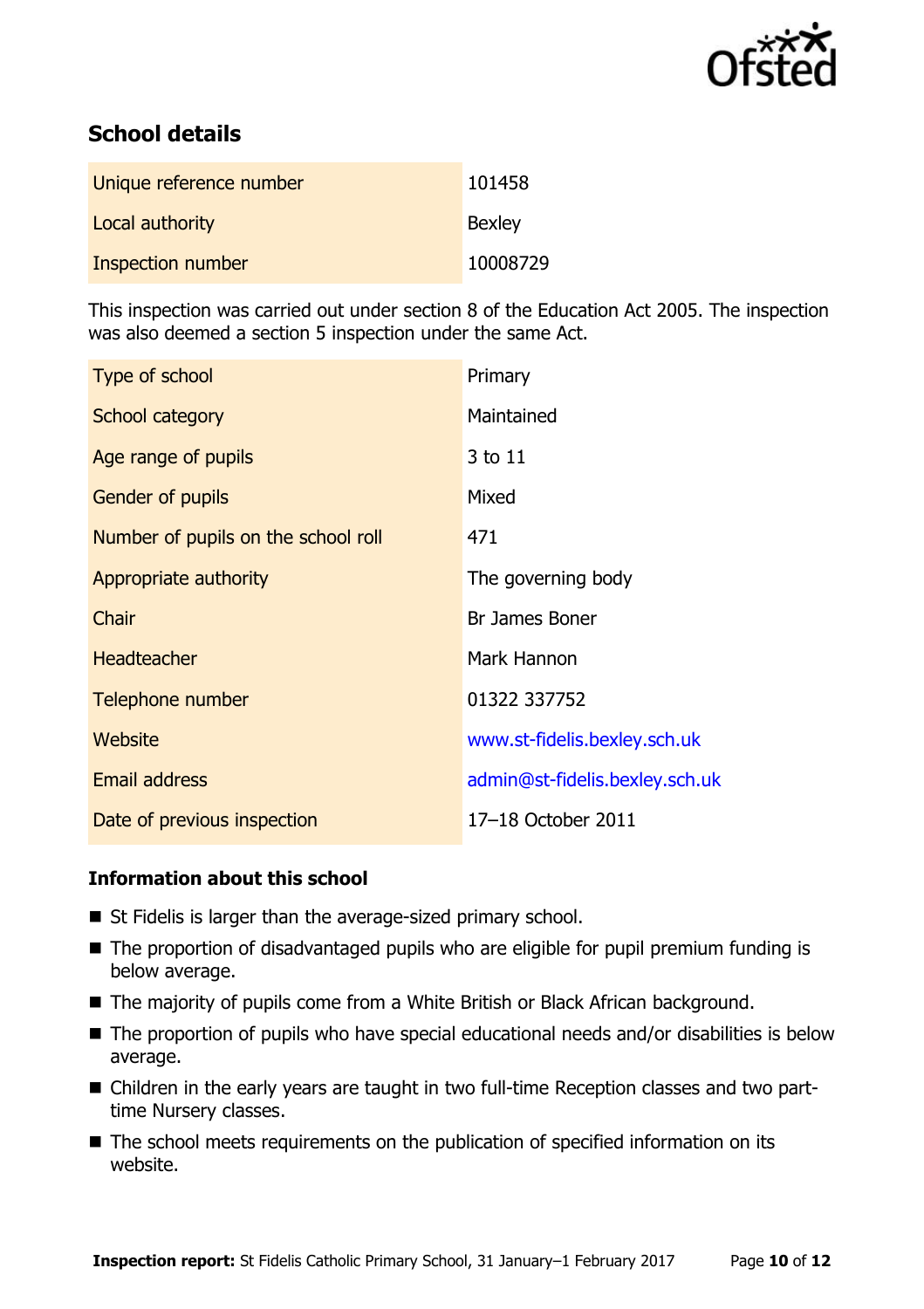

# **Information about this inspection**

- Inspectors observed learning in all classes at least twice. Observations were undertaken with the two assistant headteachers, the subject leader for English, the special educational needs coordinator and the early years leader.
- Inspectors met with members of the governing body and spoke to a representative of the local authority.
- Meetings were held with pupils to discuss their learning and their views on the school. Pupils took inspectors on a 'curriculum tour' of the school.
- Leaders met with inspectors to discuss their roles and the impact of their work.
- The subject leaders for mathematics and for English carried out a book scrutiny with inspectors to see what progress pupils were making. Books from all year groups were analysed.
- Inspectors heard pupils read and talked to pupils in the lunch hall, in lessons, in the playground and as they moved around the building.
- Inspectors examined a range of school documents, including information on pupils' progress across the school, improvement plans, curriculum plans and checks on the quality of teaching. They also examined school records relating to safety and behaviour.
- Inspectors took account of the 53 responses to the online questionnaire, Parent View, and of information gathered from discussions with parents during the inspection.

#### **Inspection team**

| Ruth Dollner, lead inspector | Her Majesty's Inspector |
|------------------------------|-------------------------|
| <b>Chris Birtles</b>         | Ofsted Inspector        |
| Denise James-Mason           | Ofsted Inspector        |
| <b>Sheila Cohring</b>        | Ofsted Inspector        |
| <b>Lascelles Haughton</b>    | Ofsted Inspector        |